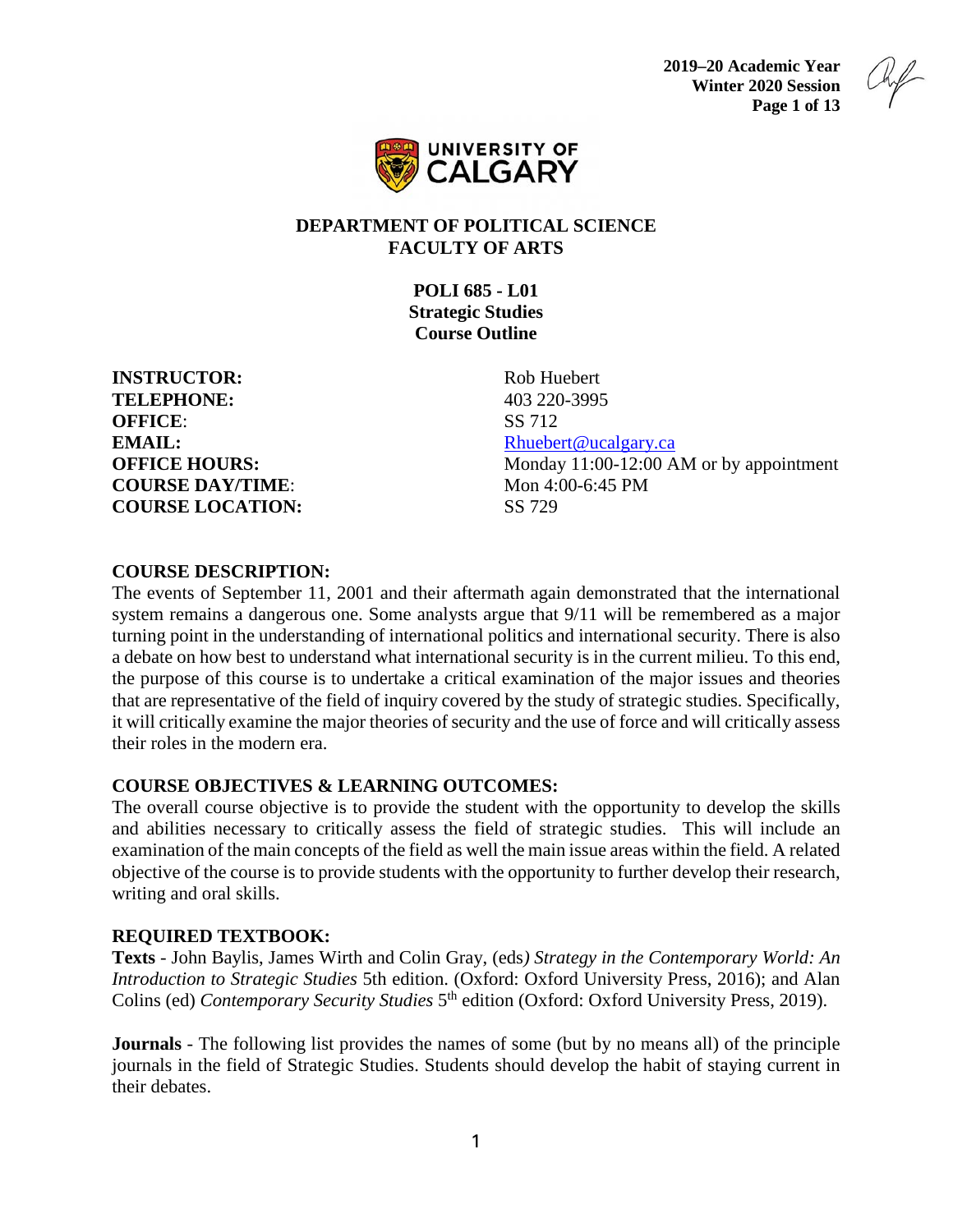*Canadian Military Journal, Foreign Affairs, Foreign Policy, International Affairs, International Journal, International Organization, International Security, International Studies Quarterly, Jane's, Journal of Conflict Resolution, Journal of Military and Strategic Studies, Journal of Peace Research, Strategic Review, Survival* and *World Politics*

| <b>Newspapers and New Agencies -</b> |  |  |  |  |
|--------------------------------------|--|--|--|--|
|--------------------------------------|--|--|--|--|

| Al Jazeera                                 | http://english.aljazeera.net/HomePage        |
|--------------------------------------------|----------------------------------------------|
| <b>BBC World Service</b>                   | https://www.bbc.co.uk/worldservice/index.htm |
| Carnegie Endowment for International Peace | https://www.ceip.org/                        |
| <b>CNN</b>                                 | https://www.cnn.com                          |
| Department of Defense                      | https://www.defenselink.mil/                 |
| <b>Interfax News Agency</b>                | http://www.interfax.com/news.asp             |
| Itar-Tass News Agency                      | http://tass.com/                             |
| <b>National Public Radio</b>               | https://www.npr.org                          |
| The American Enterprise Institute          | https://www.aei.org                          |
| The Brookings Institution                  | https://www.brookings.org                    |
| <i>The Economist</i>                       | https://www.economist.com                    |
| <b>The Financial Times</b>                 | https://www.ft.com                           |
| The Guardian                               | https://www.guardian.co.uk                   |
| <b>The Moscow Times</b>                    | https://themoscowtimes.com/                  |
| The New York Times                         | https://www.nytimes.com                      |
| The Times of India                         | https://www.timesofindia.com                 |
| The United Nations                         | https://www.un.org                           |
| The Washington Post                        | https://www.washingtonpost.com               |
| The White House                            | https://www.whitehouse.gov/                  |
| US Central Intelligence Agency             | https://www.cia.gov/index.html               |
| US Department of State                     | https://www.state.gov                        |

**Library Search Engines** - One of the most important electronic aids to research offered by the library can be found on their Research Databases. This page lists numerous databases that include several that focus on international relations and strategic studies. [\[http://libguides.ucalgary.ca/sb.php?subject\\_id=52647\]](http://libguides.ucalgary.ca/sb.php?subject_id=52647); [\[http://libguides.ucalgary.ca/sb.php?subject\\_id=52657\]](http://libguides.ucalgary.ca/sb.php?subject_id=52657)

#### **COURSE COMPONENT WEIGHTS AND DUE DATES:**

| <b>ASSIGNMENT</b>          | <b>MARK</b> | <b>DUE DATES</b> |
|----------------------------|-------------|------------------|
| <b>Research Proposal</b>   | 20%         | Feb 3            |
| <b>Research Paper</b>      | 50%         | April 6          |
| <b>Paper Presentation</b>  | 10%         | TRD              |
| <b>Class Participation</b> | 20%         | Term             |
| Total                      | $00\%$      |                  |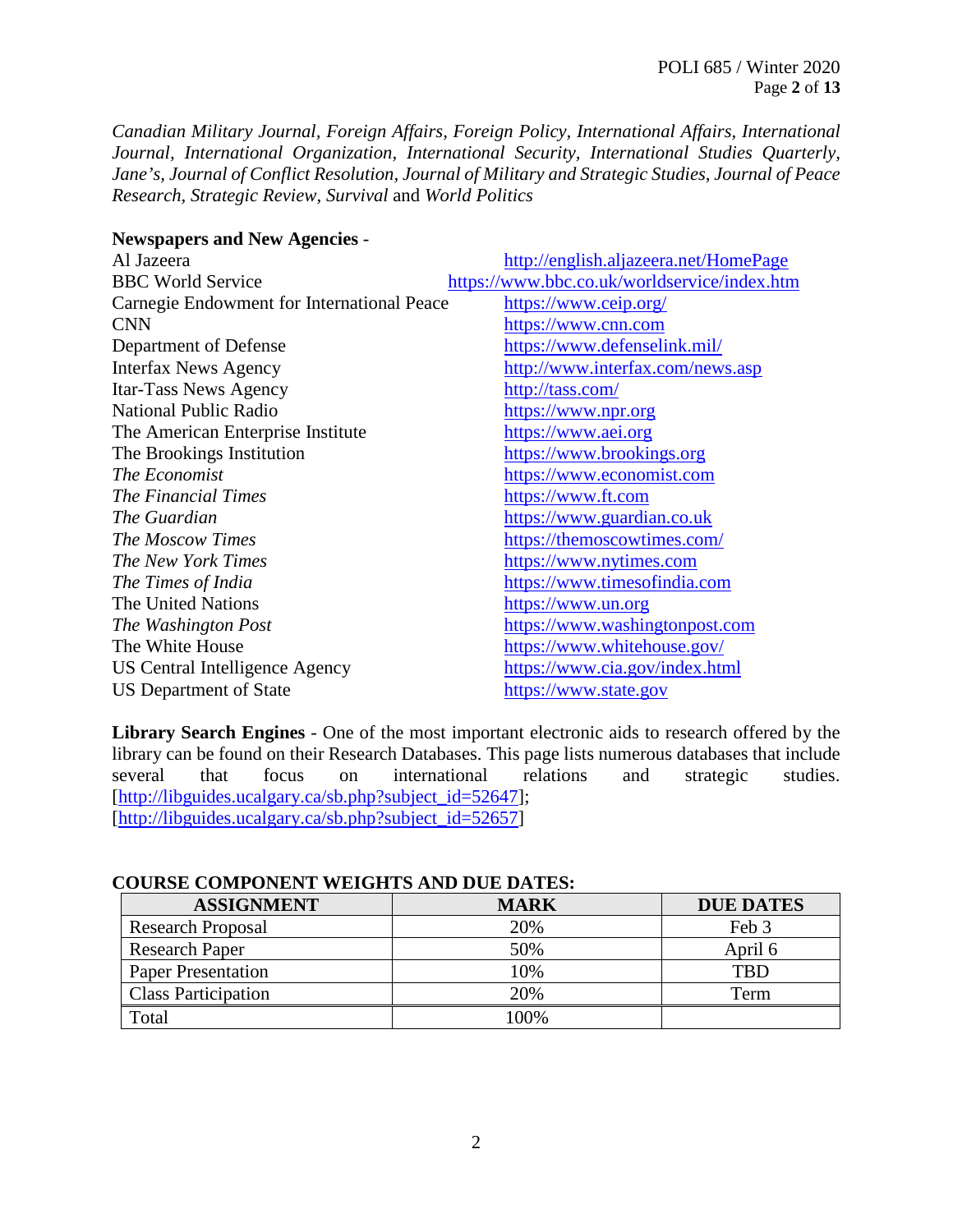# **PAPER PROPOSAL:**

**A paper proposal must be submitted in class on February 3 at the beginning of class.** The proposal (3-5 pages) must include a clear identification of the question to be addressed in the paper, the methodology to be utilized, and a preliminary list of sources. The overall evaluation will consider both the content and writing of the assignment.

# **RESEARCH PAPER:**

Students will be required to write one major research essay on a subject of their own choosing and a paper copy is **due at the beginning of class on April 6 to be submitted in class**. This paper (30 or more pages) is to provide an analytical study of an aspect of strategic studies. The overall evaluation will consider both the content and writing of the assignment.

# **PAPER PRESENTATION:**

Towards the end of term students will also be required to present to the class their findings for their major research paper. A class discussion on the presentation will then follow. To facilitate discussion, a student must submit to the class a summary of the paper outlining their research findings (2-3 pages) **one week** before their presentation.

# **CLASS PARTICIPATION:**

Students are required to **attend all classes and participate in an informed and prepared manner in all class discussions**. **The reading assignments cited in the reading list must be completed for each class**, and it is expected that students will follow the coverage of news stories that relate to the various topic areas.

# **WRITING STATEMENT:**

Written assignments are required in this course and the quality of writing skills, including but not limited to such elements as grammar, punctuation, sentence structure, clarity, citation, and organization, will be taken into account in the determination of grades. Students are encouraged to make use of the services offered through Writing Support Services in the Student Success Centre (3rd floor of the Taylor Family Digital Library) or at [http://www.ucalgary.ca/ssc/writing-support.](http://www.ucalgary.ca/ssc/writing-support)

# **GRADE SCALE**

| $A+= 90-100$ | $B+ = 75-78$ | $C+= 65-68$ | $D+ = 55-58$ |
|--------------|--------------|-------------|--------------|
| $A = 80-89$  | $B = 70-74$  | $C = 60-64$ | $D = 50-54$  |
| $A - 79$     | $B - 59$     | $C - 59$    | $= 0 - 49$   |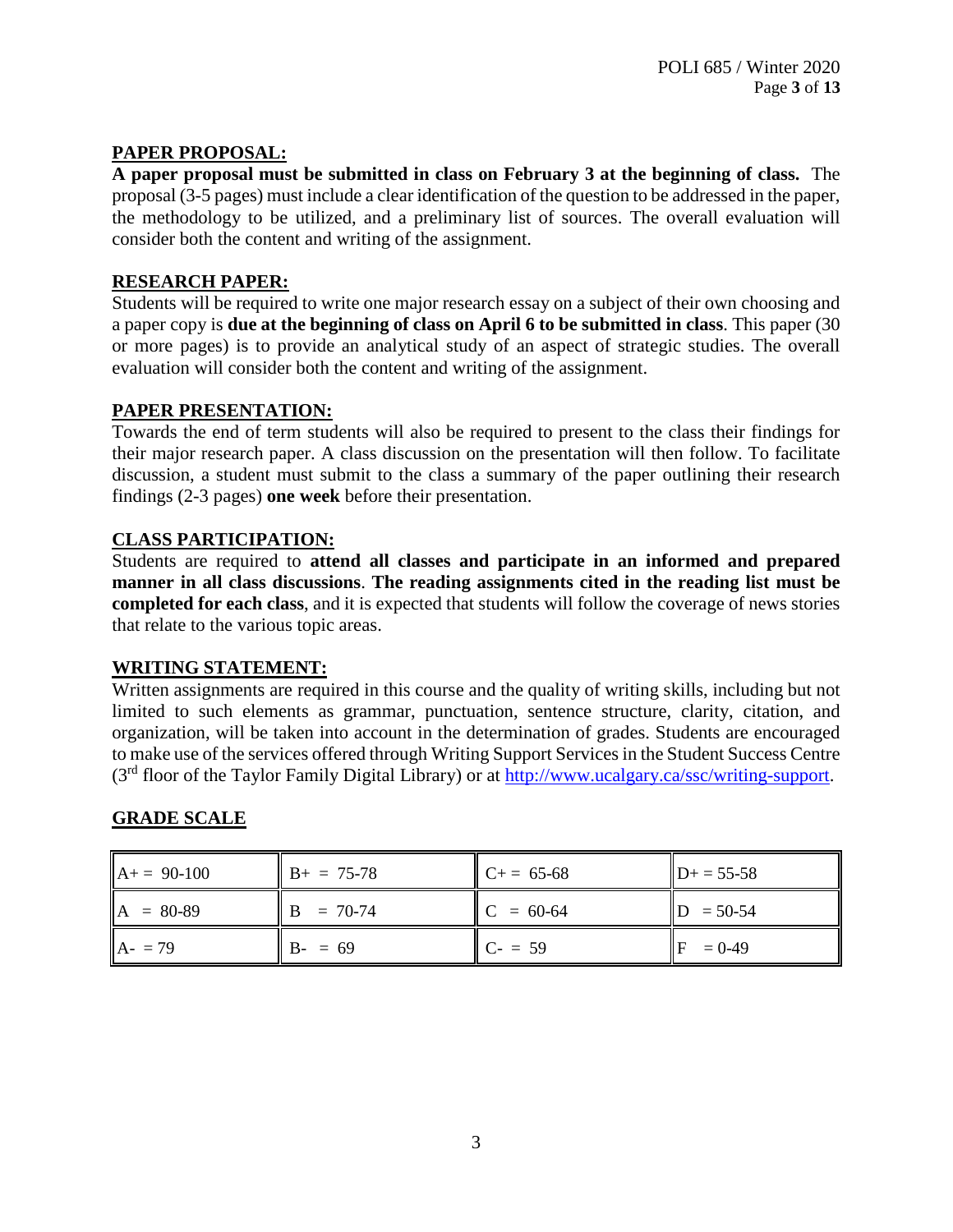**COURSE SCHEDULE & TOPICS**: The schedule is tentative and may change as the need arises.

| <b>DATE</b>   | <b>TOPIC</b>                                                                                                                                                                                                                                                                                                                                                                                                                                                                                                                                                                  |
|---------------|-------------------------------------------------------------------------------------------------------------------------------------------------------------------------------------------------------------------------------------------------------------------------------------------------------------------------------------------------------------------------------------------------------------------------------------------------------------------------------------------------------------------------------------------------------------------------------|
| Jan 13        | <b>INTRODUCTION</b>                                                                                                                                                                                                                                                                                                                                                                                                                                                                                                                                                           |
| <b>Jan 20</b> | STRATEGIC STUDIES THEORY: UNDERSTANDING THE FIELD<br>$-$ THE<br><b>TRADITIONALIST (REALISTS)</b><br><b>Required Readings:</b>                                                                                                                                                                                                                                                                                                                                                                                                                                                 |
|               | Richard Betts, "Should Strategic Studies Survive?" World Politics 50 (October 1997):7-33<br>(http://muse.jhu.edu.ezproxy.lib.ucalgary.ca/journals/world_politics/v050/50.1betts.html).                                                                                                                                                                                                                                                                                                                                                                                        |
|               | Constantinos Koliopoulos, "Historical Approaches to Security/Strategic Studies," The<br>International Studies Encyclopedia. Denemark, Robert A. (Ed) Blackwell Publishing, 2010.<br>[http://www.oxfordreference.com.ezproxy.lib.ucalgary.ca/view/10.1093/acref/97801918426<br>65.001.0001/acref-9780191842665-e-0178?rskey=pIurpZ&result=199]<br>(can also be found at International Studies Online @ http://library.ucalgary.ca/rdd-<br>subject?s= $84$ )                                                                                                                    |
|               | Steven Miller, "The Hegemonic Illusion? Traditional Strategic Studies in Context," Security<br>Dialogue<br>vol.<br>no.6<br>(December<br>2010)<br>41,<br>[http://sdi.sagepub.com.ezproxy.lib.ucalgary.ca/content/41/6/639.full.pdf+html].                                                                                                                                                                                                                                                                                                                                      |
|               | Harvey Sapolsky, "Security Studies and Security Policy: An American Perspective," The<br>International Studies Encyclopedia. Denemark, Robert A. (Ed) Blackwell Publishing, 2010.<br>[http://www.oxfordreference.com.ezproxy.lib.ucalgary.ca/view/10.1093/acref/97801918426<br>65.001.0001/acref-9780191842665-e-0339?rskey=wjSbyE&result=387]<br>(can be found at International Studies Online @ http://library.ucalgary.ca/rdd-subject?s=84)                                                                                                                                |
|               | Stephen Walt "The Renaissance of Security Studies," International Studies Quarterly 35<br>(1991):211-239 [https://www.jstor.org/stable/2600471]                                                                                                                                                                                                                                                                                                                                                                                                                               |
|               | John Baylis and James Wirtz, Strategy in the Contemporary World: Strategy after 9/11," 1-<br>16; Beatrice Heuser, "The History and Practice of Strategy from Antiquity to Napoleon," 17-<br>32; James Wirtz, "A New Agenda for Security and Strategy?" 357-336; Colin Gray and<br>Jeannie Johnson, "The Practise of Strategy," 356-373; Lawrence Freedman, "Does Strategic<br>Studies have a Future?" 374-390 in John Baylis, James Wirtz and Colin Grayes, (eds) Strategy<br>in the Contemporary World, 5 <sup>th</sup> ed. (Oxford: Oxford University Press, 2016): (Text). |
|               | Michael Sheehan, "Military Security," 191-205, in Alan Colins (ed.) Contemporary Security<br>Studies 5 <sup>th</sup> edition (Oxford: Oxford University Press, 2019) (Text).                                                                                                                                                                                                                                                                                                                                                                                                  |
|               | <b>Suggested Readings:</b><br>Charles Glaser, "Realism," 13-29; Patrick Morgan, "Liberalism," 30-43; Eric Herring,<br>"Historical Materialism," 44-57; Christine Agius, "Social Constructivism," 70-86, in<br>Contemporary Security Studies (Text).                                                                                                                                                                                                                                                                                                                           |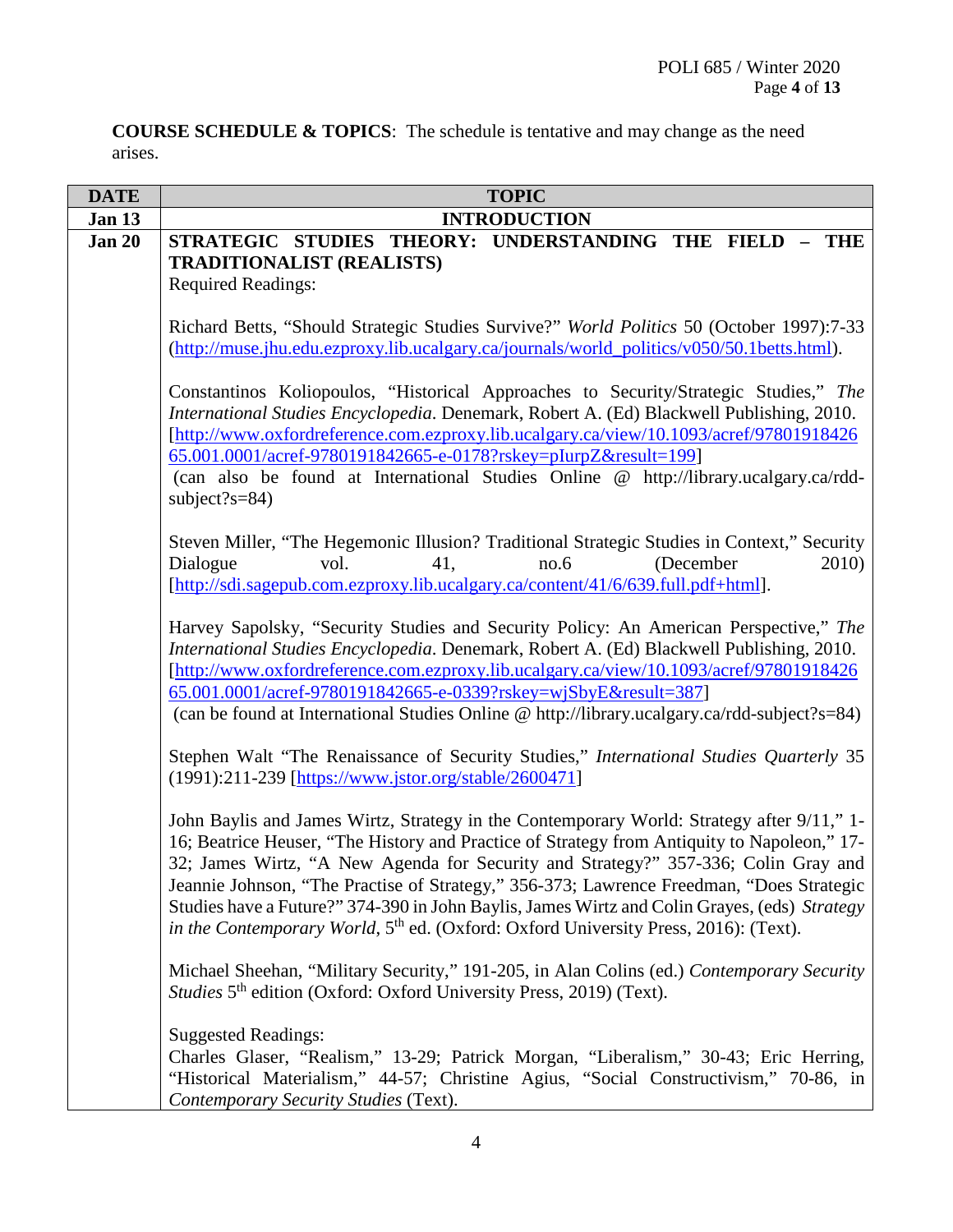| <b>Jan 27</b> | <b>SECURITY STUDIES THEORY: REBUTTAL TO THE TRADITIONALISTS</b>                               |
|---------------|-----------------------------------------------------------------------------------------------|
|               | <b>Required Readings:</b>                                                                     |
|               | Edward Kolodziej, "Renaissance in Security Studies? Caveat Lector," International Studies     |
|               | Quarterly 36 (1992) [http://www.jstor.org/stable/2600733]                                     |
|               |                                                                                               |
|               | Keith Krause and Michael Williams, "Broadening the Agenda of Security Studies: Politics       |
|               | and Methods," Mershon International Studies Review 40 (1996).                                 |
|               | [https://www.jstor.org/stable/222776]                                                         |
|               |                                                                                               |
|               | Ole Waever, "Politics, security, theory," Security Dialogue vol. 42, no. 4-5 (August-October  |
|               | 2011). [http://sdi.sagepub.com.ezproxy.lib.ucalgary.ca/content/42/4-5/465.full.pdf+html].     |
|               |                                                                                               |
|               | Columba Peoples, "Strategic Studies and its Critics," 319-336 in Strategy in the Contemporary |
|               | World (Text).                                                                                 |
|               |                                                                                               |
|               | Alan Collins, "Introduction: What is Security Studies," 1-10; Paul Rogers, "Peace Studies,"   |
|               | 61-73; David Mutimer, "Critical Security Studies: A Schismatic History," 91-110; J. Marshall  |
|               | Beier, "Poststructural Insights: Subjects, Objects, and Security," 111-125; Mark Laffey and   |
|               | Suthaharan Nadarajah, "Postcolonialism," 126-143; Ralf Emmers, "Securitization," 173-188;     |
|               | Ole Waever and Barry Buzan, "After the Return to Theory: The Past, Present, and the Future    |
|               | of Security Studies," 427-446, in Contemporary Security Studies (Text).                       |
| Feb 3         | STRATEGIC STUDIES THEORY: THE CLASSICS                                                        |
|               | <b>Required Readings:</b>                                                                     |
|               | Carl von Clausewitz, On War, (Princeton: Princeton University Press, 1976): 1-224; 641-714    |
|               | (skim 225-640). (Reserve).                                                                    |
|               |                                                                                               |
|               | Thucydides, Martin Hammond and P.J. Rhodes, The Peloponnesian War, (Oxford: Oxford            |
|               | University Press, 2009).                                                                      |
|               | [https://ebookcentral-proquest-com.ezproxy.lib.ucalgary.ca/lib/ucalgary-                      |
|               | ebooks/reader.action?docID=472103&ppg=79]                                                     |
|               |                                                                                               |
|               | Sun, Tzu, and Ralph D. Sawyer. The Art of War. New York: Basic Books, 1994. (Reserve)         |
|               |                                                                                               |
|               | Thomas Mahnken, "Strategic Theory," 52-66 in Strategy in the Contemporary World (Text).       |
| <b>Feb 10</b> | <b>HUMAN SECURITY: PROTECTING OURSELVES FROM OURSELVES</b>                                    |
|               | <b>Required Readings:</b>                                                                     |
|               | International Commission on Intervention and State Sovereignty The Responsibility to          |
|               | Protect, (Ottawa: International Development Research Centre, December<br>$2001$ ).            |
|               | [http://responsibilitytoprotect.org/ICISS%20Report.pdf].                                      |
|               |                                                                                               |
|               | Sheena Greitens and Theo Farrell, "Humanitarian Intervention and Peace Operations," 265-      |
|               | 281 in Strategy in the Contemporary World (Text).                                             |
|               |                                                                                               |
|               | Randolph Persaud, "Human Security," 144-158;; Paul Roe, "Societal Security," 221-234;         |
|               | Gary Shiffman, "Economic Security," 253-267; Nana Paku and Jacqueline Therkelsen,             |
|               | "Globalization, Development, and Security," 268-282; Alex Bellamy and Stephen                 |
|               |                                                                                               |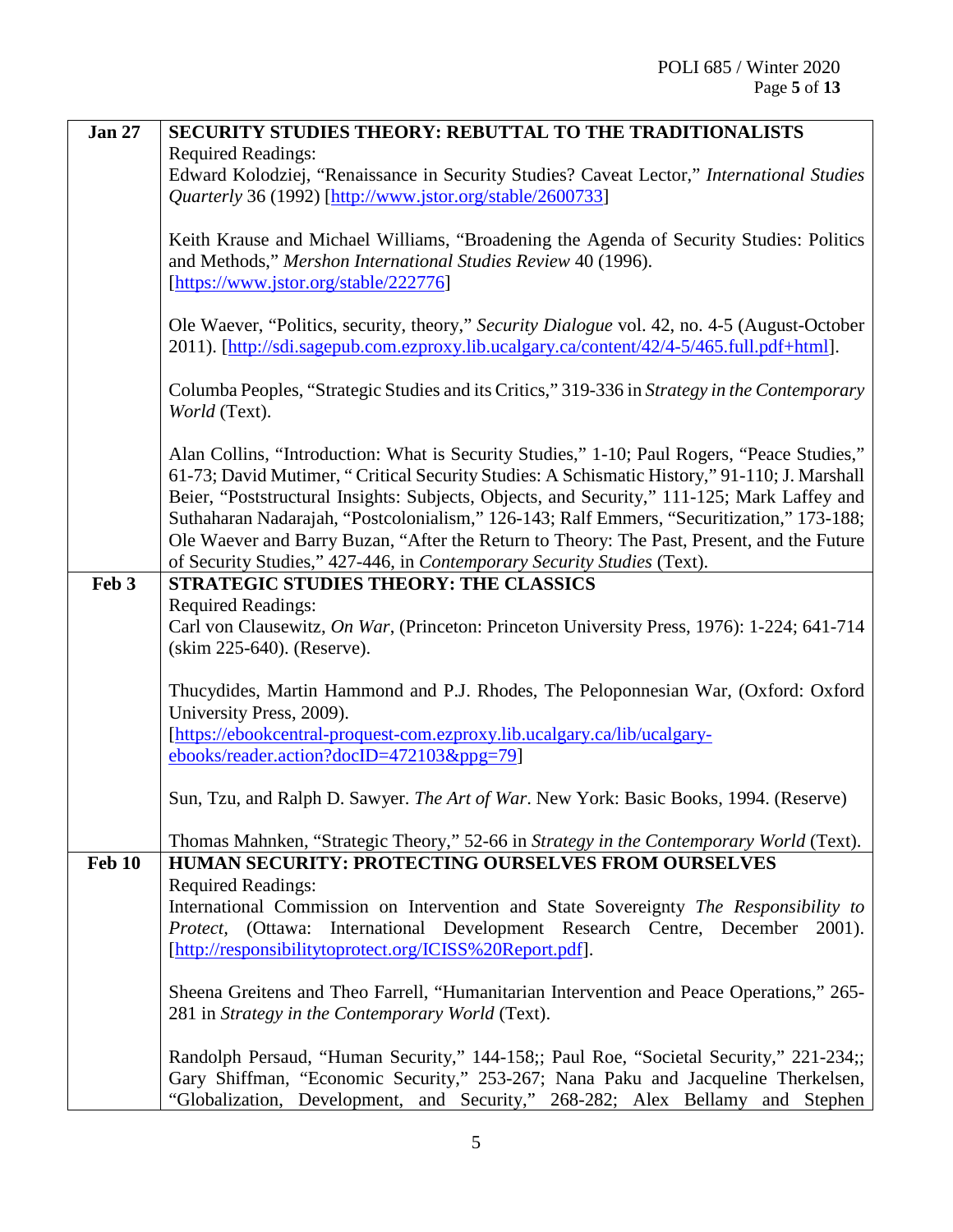|                | McLaughlin, "Humanitarian Intervention," 334-349; Sam Raphael and Doug Stokes, "Energy                                                                                   |
|----------------|--------------------------------------------------------------------------------------------------------------------------------------------------------------------------|
|                | Security," 350-363; Stefan Elbe, "Health and Security," 379-392; Harold Trinkuas,<br>"Transnational Crime," 393-409, Contemporary Security Studies (Text).               |
|                |                                                                                                                                                                          |
|                |                                                                                                                                                                          |
| <b>Feb 17</b>  | <b>READING WEEK - NO CLASSES</b>                                                                                                                                         |
| <b>Feb 24</b>  | USE OF FORCE: INTERNATIONAL TERRORISM                                                                                                                                    |
|                | <b>Required Readings:</b>                                                                                                                                                |
|                | Bruce Hoffman, <i>Inside Terrorism</i> 3 <sup>rd</sup> edition (NY: Columbia University Press, 2017. (reserve)                                                           |
|                | and (electronic copy in U of Calgary library<br>[https://ebookcentral-proquest-com.ezproxy.lib.ucalgary.ca/lib/ucalgary-                                                 |
|                | ebooks/detail.action?docID=5276199]                                                                                                                                      |
|                |                                                                                                                                                                          |
|                | James Kiras, "Irregular Warfare: Terrorism and Insurgency," 175-194 in Strategy in the<br>Contemporary World (Text).                                                     |
|                |                                                                                                                                                                          |
|                | Brenda Lutz and James Lutz, "Terrorism," 318-333, in Contemporary Security Studies (Text).                                                                               |
| March 2        | <b>FIGHTING WARS</b>                                                                                                                                                     |
|                | <b>Required Readings:</b>                                                                                                                                                |
|                | Bernard Brodie, Strategy in the Missile Age, (Rand Corp, 2007).                                                                                                          |
|                | [www.rand.org/pubs/commercial_books/CB137-1.html]                                                                                                                        |
|                | Bradley A. Thayer and Thomas M. Skypek, "Reaffirming the utility of nuclear weapons,"                                                                                    |
|                | Parameters vol 42 (Winter-Spring 2013).                                                                                                                                  |
|                | $[http://go.galegroup.com/ps/i.do?id=GALE%7CA335069995&v=2.1&u=ucalgary⁢=r&p=$                                                                                           |
|                | AONE&sw=w&asid=5eeabaa4180a12e7567508fd8e77fed7]                                                                                                                         |
|                | Michael Sheehan, "The Evolution of Modern Warfare," 33-51; John Garnett and John Baylis,                                                                                 |
|                | "The Causes of War and the Conditions of Peace," 67-84; Daniel Moran; Eliot Cohen,                                                                                       |
|                | "Technology and Warfare," 121-136; Roger George, "Intelligence and Strategy," 137-156;                                                                                   |
|                | John Ferris, "Conventional Power and Contemporary Warfare," 230-246; Stephen Biddle,<br>"Theory and Practise of Continental Warfare,"247-264; John Sheldon, "The Rise of |
|                | Cyberpower," 282-298; Stefanie Ortmann and Nick Whittaker, "Geopolitics and Grand                                                                                        |
|                | Strategy," 299-318 in Strategy in the Contemporary World (Text).                                                                                                         |
|                | Peter Jacobsen, Coercive Diplomacy: Countering War-Threatening Crises and Armed                                                                                          |
|                | Conflicts," 285-300; Myriam Dunn Cavelty, "Cyber-Security," 410-426 in Contemporary                                                                                      |
|                | Security Studies (Text).                                                                                                                                                 |
| <b>March 9</b> | ENVIRONMENTAL AND GENDER SECURITY: NEW WAYS OF THINKING OF<br><b>SECURITY</b>                                                                                            |
|                | <b>Required Reading</b>                                                                                                                                                  |
|                | Joshua S. Goldstein, War and Gender: How Gender Shapes the War System and Vice Versa.                                                                                    |
|                | Cambridge: Cambridge University Press, 2001. (Reserve)                                                                                                                   |
|                |                                                                                                                                                                          |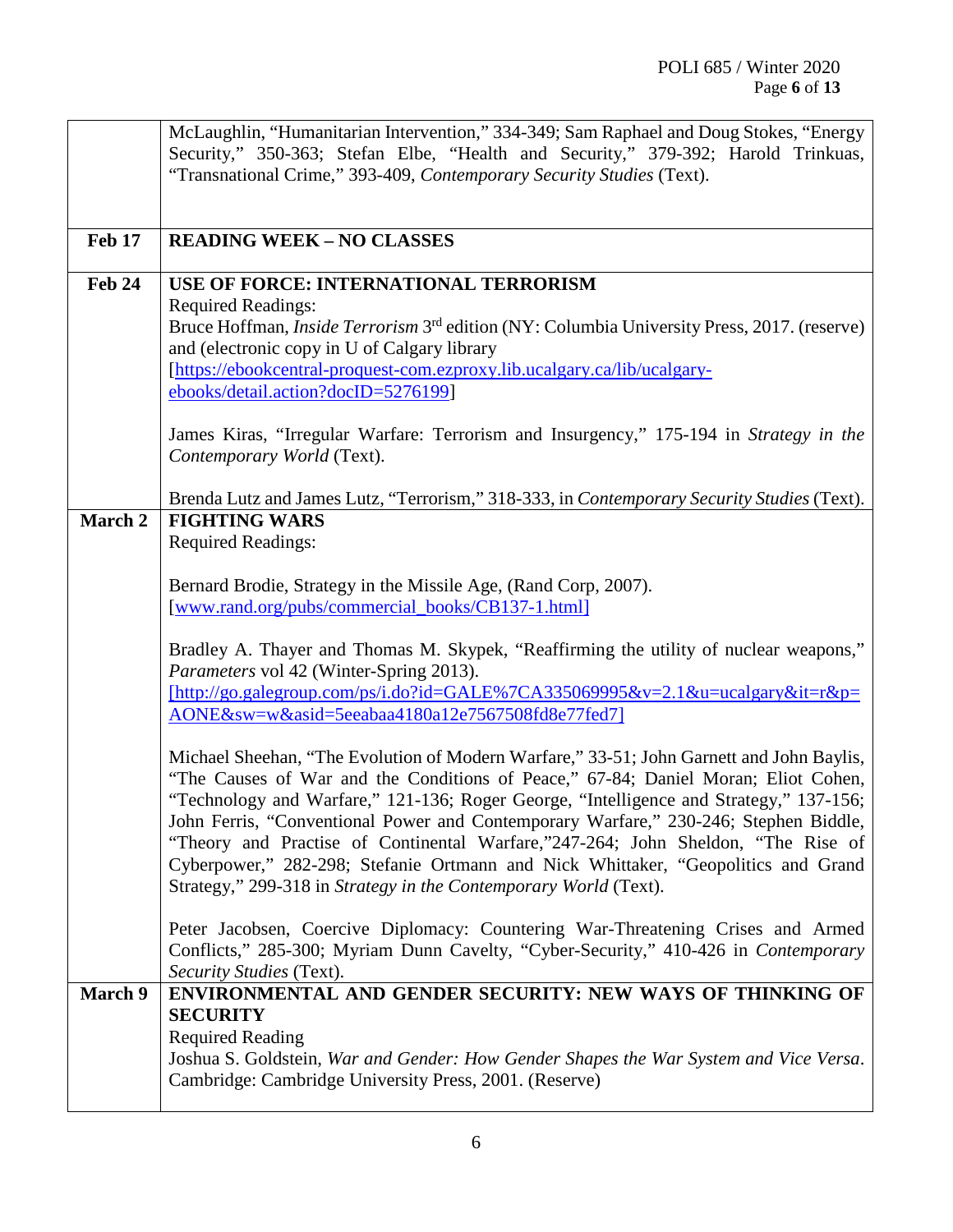Thomas F. Homer-Dixon, *Environment, Scarcity, and Violence*. Princeton, N.J.: Princeton University Press, 1999. (Reserve) Sandra Peron, *Out Standing in the Field: A Memoire by Canada's First Female Infantry Officer*. Toronto, Ontario: Cormorant Books, 2017. Caroline Kennedy and Sophia Dingli, "Gender and Security," 159-172; Jon Barnett and Geoff Dabelko, "Environmental Security," 235-252; *Contemporary Security Studies* (Text).

| <b>March</b> | <b>PRESENTATIONS</b>                                                                                                       |
|--------------|----------------------------------------------------------------------------------------------------------------------------|
| 16           | 1)                                                                                                                         |
|              | 2)<br><u> 2000 - 2000 - 2000 - 2000 - 2000 - 2000 - 2000 - 2000 - 2000 - 2000 - 2000 - 2000 - 2000 - 2000 - 2000 - 200</u> |
|              | 3)<br>the control of the control of the control of the control of the control of                                           |
|              | 4)                                                                                                                         |
| <b>March</b> | <b>PRESENTATIONS</b>                                                                                                       |
| 23           | $\bf{1)}$                                                                                                                  |
|              | 2)                                                                                                                         |
|              | <u> 1980 - Jan Stein Stein Stein Stein Stein Stein Stein Stein Stein Stein Stein Stein Stein Stein Stein Stein S</u><br>3) |
|              | 4)                                                                                                                         |
|              |                                                                                                                            |
| <b>March</b> | <b>PRESENTATIONS</b>                                                                                                       |
| 30           | $\bf{1}$                                                                                                                   |
|              | 2)<br>the contract of the contract of the contract of                                                                      |
|              | 3)                                                                                                                         |
|              | $\boldsymbol{4}$                                                                                                           |
| April 6      | <b>APPLICATION OF REALIST THEORY OF CONFLICT- SIMULATION</b>                                                               |
|              |                                                                                                                            |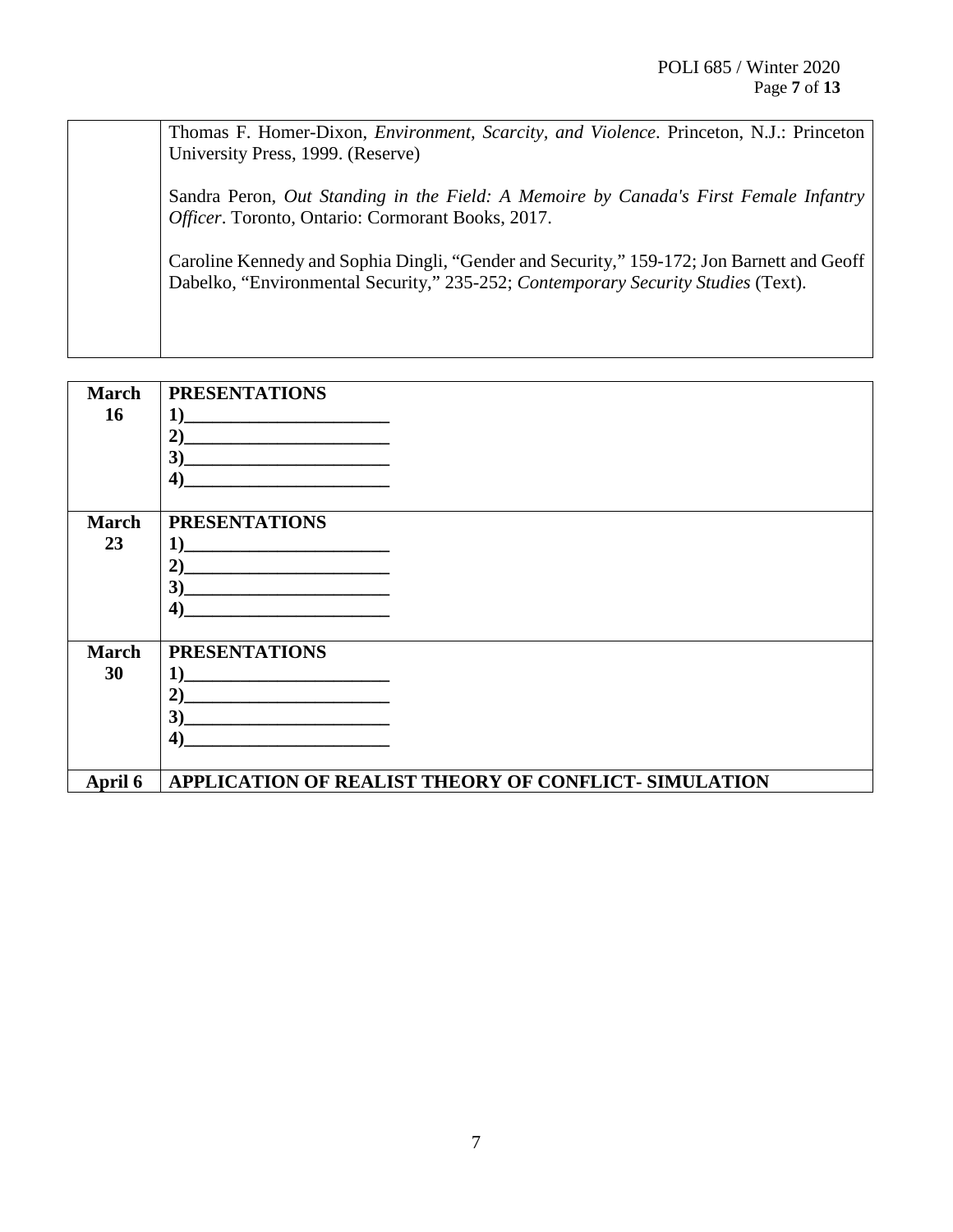# **ASSIGNMENTS:**

| <b>Date Due:</b>     | <b>PROPOSAL:</b>                                                                                                                                                                                                                                                                                                                                                                                                     |
|----------------------|----------------------------------------------------------------------------------------------------------------------------------------------------------------------------------------------------------------------------------------------------------------------------------------------------------------------------------------------------------------------------------------------------------------------|
| Feb. 3               | You are to design and submit a proposal of the paper that you must write. A                                                                                                                                                                                                                                                                                                                                          |
| <b>Value: 20%</b>    | paper copy is due at the beginning of class on February 3 is to be                                                                                                                                                                                                                                                                                                                                                   |
| <b>Late Penalty:</b> | submitted in class This proposal must fulfil all of the following                                                                                                                                                                                                                                                                                                                                                    |
| .5 out of 20         | requirements:                                                                                                                                                                                                                                                                                                                                                                                                        |
| mark per day         |                                                                                                                                                                                                                                                                                                                                                                                                                      |
| late                 | 1) Clearly explain the objective of your paper. What are you attempting to<br>accomplish? What is the central <i>research question</i> of the paper? You must<br>express this as a question and <i>not</i> a thesis statement to be tested.                                                                                                                                                                          |
|                      | 2) Explain how you plan to accomplish this goal. What are the major factors<br>that you plan to investigate? What issues will you address? What<br>methodology will you employ? You may wish to provide a preliminary<br>outline of the paper. Explain fully all of your points and do not use point form                                                                                                            |
|                      | 3) Prepare a preliminary bibliography containing at least 20 journal articles<br>and/or books of acceptable academic quality. If you are uncertain whether a<br>source is acceptable please see the instructor. As a function of presenting a<br>bibliography, you must include the proper bibliographic citation. Any<br>accepted academic style is acceptable as long as it is used correctly and<br>consistently. |
|                      | Length: It is expected that these proposals will be approximately 3-5 typed<br>pages. However, students should not feel confined by the suggestive length.<br>They may be longer, as long as the three main objectives are fulfilled. Use<br>1.5-2 line spacing.                                                                                                                                                     |
|                      | Topics: Students are to pick a topic that is both relevant to the general<br>parameters of the course and serves their own research agenda. All students<br>must receive approval for their topic selection with the instructor before<br>submitting their proposal.                                                                                                                                                 |

| <b>Due Date:</b>       | <b>RESEARCH PAPER:</b>                                                         |
|------------------------|--------------------------------------------------------------------------------|
| April 6                | Students will be required to write one major research essay on a subject of    |
| <b>Value: 50%</b>      | their own choosing and a paper copy is <b>due at the beginning of class on</b> |
| <b>Late Penalty: 1</b> | April 6 to be submitted in class. This paper (30 or more pages) is to provide  |
| mark out of 50         | an analytical study of an aspect of strategic studies.                         |
| per day late           |                                                                                |
|                        | The Research Paper is intended to allow students to examine in detail a        |
|                        | research area of their choice. It is expected that the paper will examine an   |
|                        | aspect of strategic studies and provide a comprehensive analysis. A good       |
|                        | essay goes beyond its sources; it should express your own assessment,          |
|                        | informed by the readings and research that you have done. The main point of    |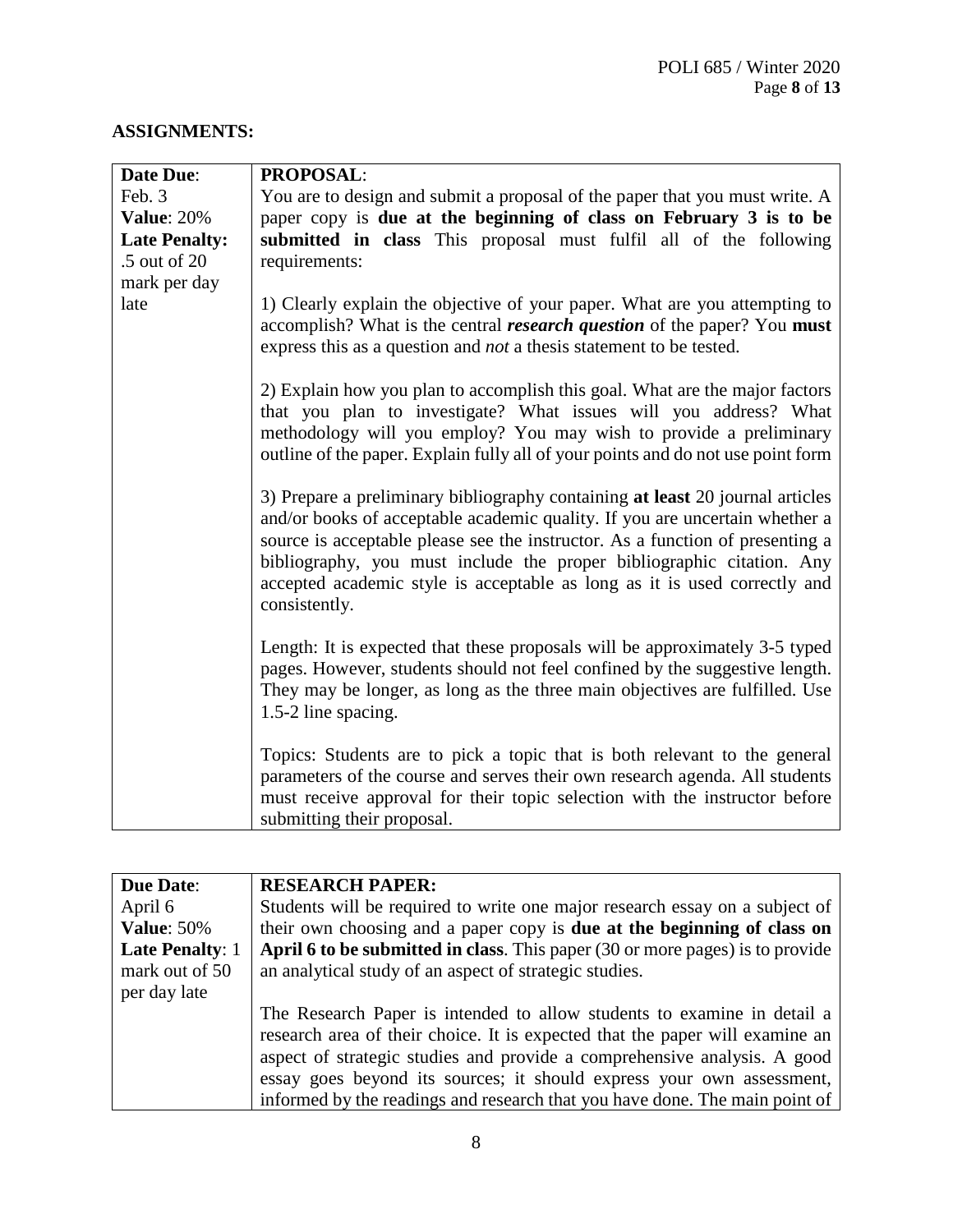| a research paper is to provide your own critical appraisal of the subject                                                                                                                                                                                                                                                                                                                                               |
|-------------------------------------------------------------------------------------------------------------------------------------------------------------------------------------------------------------------------------------------------------------------------------------------------------------------------------------------------------------------------------------------------------------------------|
| based on the information provided by your readings and research. Quote                                                                                                                                                                                                                                                                                                                                                  |
| when it is necessary to provide someone's precise view, but not so often as to                                                                                                                                                                                                                                                                                                                                          |
| disrupt your own analysis. Also, a quotation may illustrate that the person                                                                                                                                                                                                                                                                                                                                             |
| quoted holds a particular opinion, but it hardly proves that the opinion is in                                                                                                                                                                                                                                                                                                                                          |
| fact correct. Logical reasons and specific examples are necessary to support                                                                                                                                                                                                                                                                                                                                            |
| any thesis advanced in your essay. When you do quote directly, or                                                                                                                                                                                                                                                                                                                                                       |
| paraphrase, or cite statistics, footnotes/endnotes you MUST show the                                                                                                                                                                                                                                                                                                                                                    |
| source. Copying without credit is plagiarism and can result in failure. Your                                                                                                                                                                                                                                                                                                                                            |
| paper <b>must</b> include a bibliography. As a function of presenting a                                                                                                                                                                                                                                                                                                                                                 |
| bibliography, you must include the proper bibliographic citation. Any style                                                                                                                                                                                                                                                                                                                                             |
| is acceptable as long as it is used correctly and consistently.                                                                                                                                                                                                                                                                                                                                                         |
|                                                                                                                                                                                                                                                                                                                                                                                                                         |
| Students are encouraged to "think big" when selecting their topic and writing                                                                                                                                                                                                                                                                                                                                           |
|                                                                                                                                                                                                                                                                                                                                                                                                                         |
|                                                                                                                                                                                                                                                                                                                                                                                                                         |
|                                                                                                                                                                                                                                                                                                                                                                                                                         |
|                                                                                                                                                                                                                                                                                                                                                                                                                         |
|                                                                                                                                                                                                                                                                                                                                                                                                                         |
|                                                                                                                                                                                                                                                                                                                                                                                                                         |
|                                                                                                                                                                                                                                                                                                                                                                                                                         |
| their paper. In previous courses some students have used the paper as the<br>basis for a chapter in their thesis and some have succeeded in subsequently<br>publishing a version of their paper and/or presenting it at conferences. None<br>of this is necessary for the course but simply represents good use of their<br>efforts.<br>Length: The paper must be a <b>minimum</b> of 30 pages. $(1.5-2)$ line spacing) |

| <b>Due Date:</b>  | <b>PAPER PRESENTATION:</b> Students will be required to present the              |
|-------------------|----------------------------------------------------------------------------------|
| March 23, 30      | findings of their research in a 30-40 minute presentation. It is expected that   |
| and April 6       | they will explain the importance of their research; what they found; and the     |
| <b>Value: 10%</b> | significance of these findings. They will be required to submit a 2-3 page       |
|                   | précis (summary) to their classmates one week before they present. They may      |
|                   | also assign required readings. (These are to be given to the instructor who      |
|                   | will post them on D2L). The purpose of the précis is to allow the student to     |
|                   | summarize the core information from their presentation and to share any          |
|                   | information such as definitions, abbreviations etc. This will allow the student  |
|                   | to better focus on presenting on the main issues of their research. If a student |
|                   | elects to use a PowerPoint presentation, it must be sent to the professor by     |
|                   | 11:00 am on the day of the presentation.                                         |
| <b>Due Date:</b>  | <b>CLASS DISCUSSION:</b> Students are required to complete all assigned          |
| All Term          | readings and be prepared to discuss them in class. Students may be called        |
| <b>Value: 20%</b> | upon to provide their insights and understandings. But it is expected they will  |
|                   | be willing and able to offer their thoughts without prompting. Students should   |
|                   | not expect a good grade if they do not fully engage in the discussions each      |
|                   | week.                                                                            |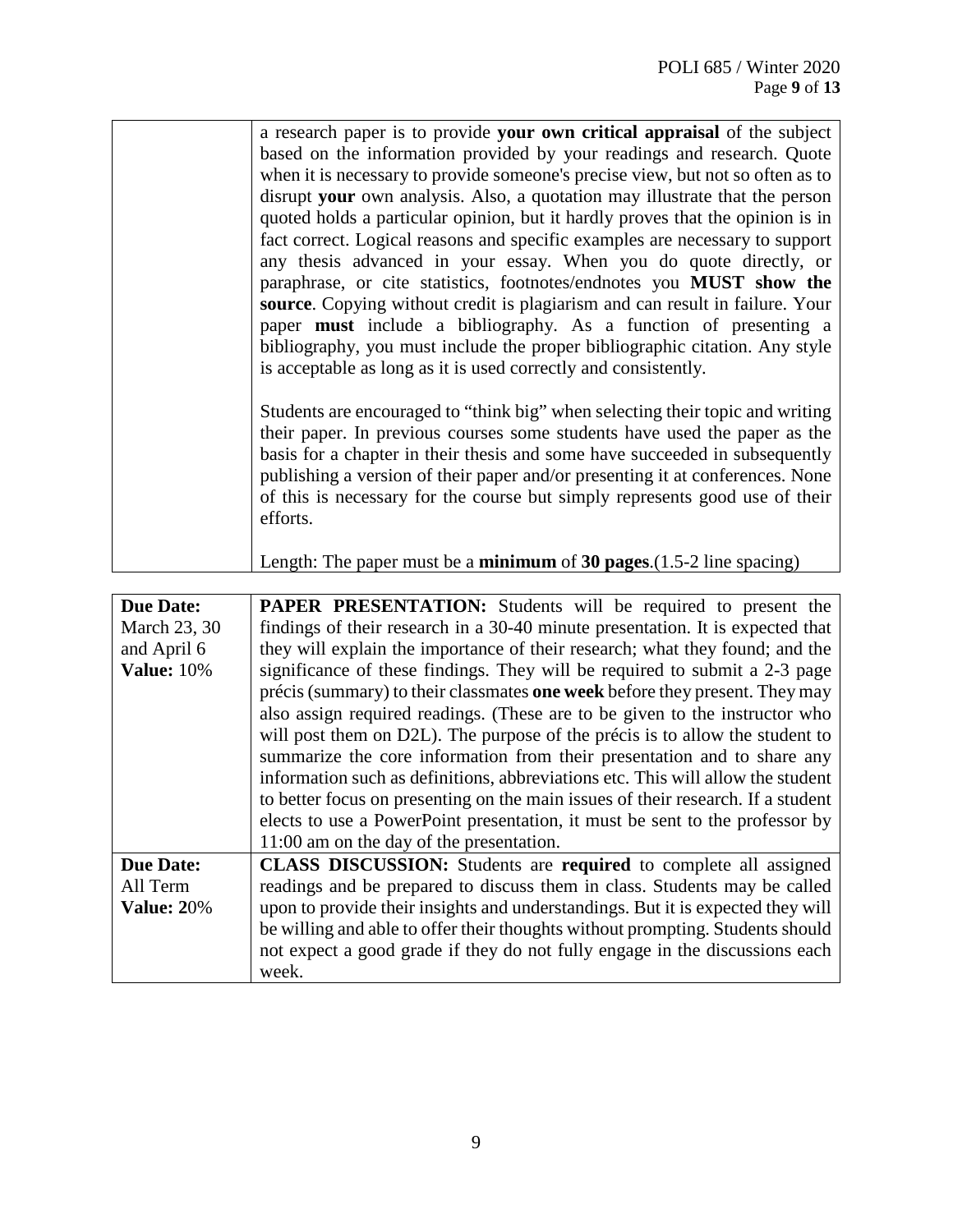## **INSTRUCTOR GUIDELINES**

Students requiring assistance are encouraged to speak to the instructor during class or their office hours. Should you wish to meet outside of office hours, please telephone or email to make an appointment. It is to the student's advantage to keep such appointments.

Email is a common form of communication but it is not always the most effective way of answering student questions. If you cannot make office hours, please request a one on one meeting outside of these hours.

Students are welcome to use laptops and other electronic note-taking devices in this course. Please be considerate of others and switch off all cell-phones when you enter the classroom. Sending/receiving texts and browsing the Web is extremely disruptive to others and will not be tolerated.

## **CLASS PREPARATION & DESIRE2LEARN (d2l)**

Lectures focus on the material presented in the textbook and general discussion relating to the topic(s) outlined in the lecture schedule. Students are expected to read the assigned text chapters and readings before class, and be prepared for class discussion. Important information and additional readings are posted on Desire2Learn (d2l). Students should regularly check the Announcements section of Desire2Learn (d2l) for ongoing notices. It is the responsibility of the student to understand all concepts presented in the textbook and lectures. If you need clarification, please take the initiative to ask the instructor during class.

#### **IMPORTANT POLICIES AND INFORMATION**

Supporting Documentation and the Use of a Statutory Declaration

As stated in the University Calendar:

Students may be asked to provide supporting documentation for an exemption/special request. This may include, but is not limited to, a prolonged absence from a course where participation is required, a missed course assessment, a deferred examination, or an appeal. Students are encouraged to submit documentation that will support their situation. Supporting documentation may be dependent on the reason noted in their personal statement/explanation provided to explain their situation. This could be medical certificate/documentation, references, police reports, invitation letter, third party letter of support or a statutory declaration etc. The decision to provide supporting documentation that best suits the situation is at the discretion of the student. Students cannot be required to provide specific supporting documentation, such as a medical note.

Students can make a Statutory Declaration as their supporting documentation (available at ucalgary.ca/registrar). This requires students to make a declaration in the presence of a Commissioner for Oaths. It demonstrates the importance of honest and accurate information provided and is a legally binding declaration. Several registered Commissioners for Oaths are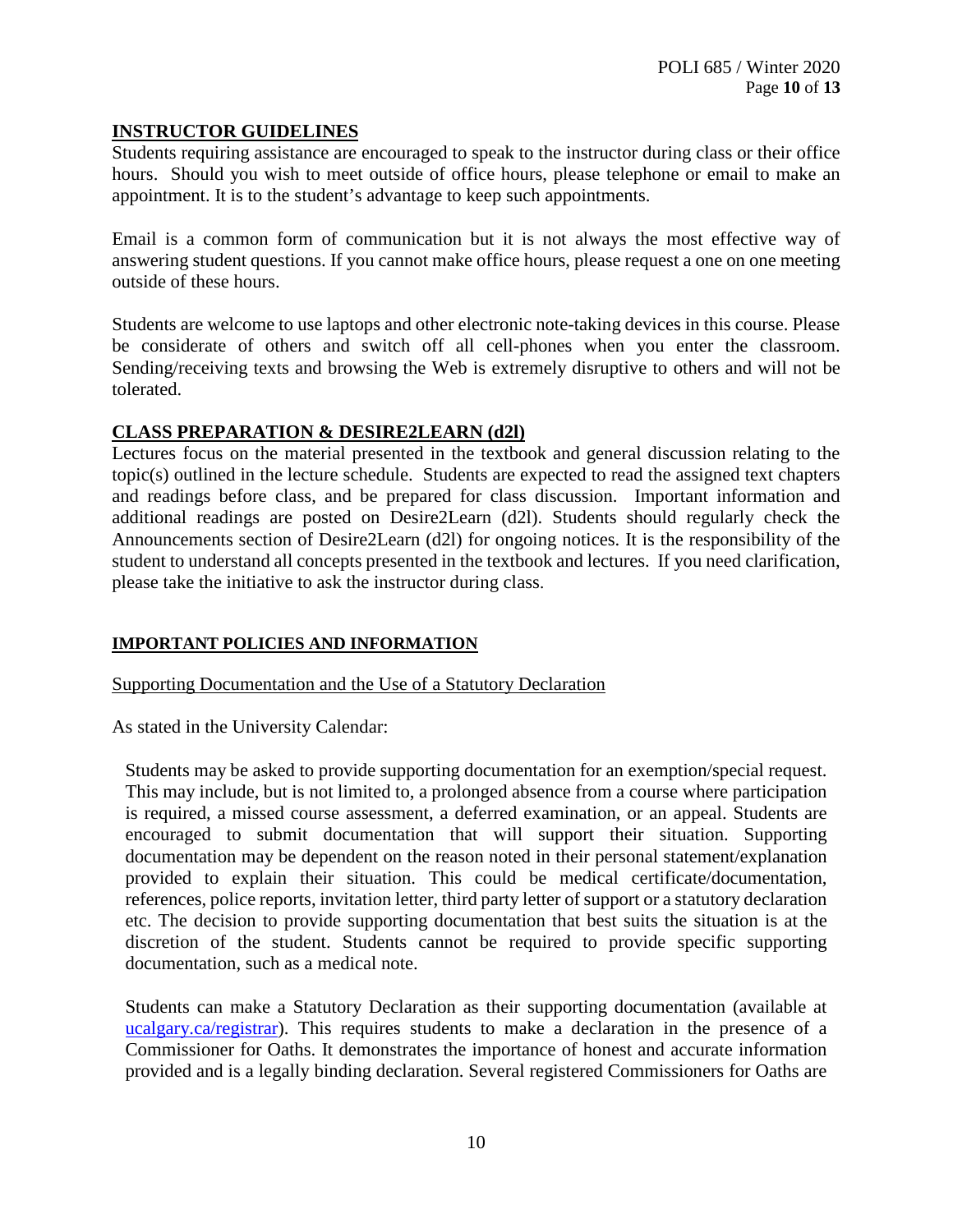available to students at no charge, on campus. For a list of locations to access a Commissioners for Oaths, visit [ucalgary.ca/registrar\)](http://www.ucalgary.ca/registrar).

Falsification of any supporting documentation will be taken very seriously and may result in disciplinary action through the Academic Discipline regulations or the Student Non-Academic Misconduct policy.

This statement is accessible at:<https://www.ucalgary.ca/pubs/calendar/current/m-1.html>

*Please note that while the form of supporting documentation provided is at the discretion of the student, the instructor has the discretion not to accept the supporting documentation if it does not corroborate the reason(s) given for the exemption/special request.*

## Absence From a Mid-term Examination:

Students who are absent from a scheduled term test or quiz for legitimate reasons are responsible for contacting the instructor via email within 48 hours of the missed test to discuss alternative arrangements. A copy of this email may be requested as proof of the attempt to contact the instructor. Any student who fails to do so forfeits the right to a makeup test.

## Deferral of a Final Examination:

Deferral of a final examination can be granted for reasons of illness, domestic affliction, and unforeseen circumstances, as well as to those with three (3) final exams scheduled within a 24 hour period. Deferred final exams will not be granted to those who sit the exam, who have made travel arrangements that conflict with their exam, or who have misread the examination timetable. The decision to allow a deferred final exam rests not with the instructor but with Enrolment Services. Instructors should, however, be notified if you will be absent during the examination. The Application for Deferred Final Exam, deadlines, requirements and submission instructions can be found on the Enrolment Services website at [https://www.ucalgary.ca/registrar/exams/deferred-exams.](https://www.ucalgary.ca/registrar/exams/deferred-exams)

#### Appeals:

If a student has a concern about the course or a grade they have been assigned, they must first discuss their concerns with the instructor. If this does not resolve the matter, the student then proceed with an academic appeal. The first step in an academic appeal is to set up a meeting with the Department Head. Appeals must be requested within 15 days of receipt of the graded assignment.

#### Student Accommodations:

Students seeking an accommodation based on disability or medical concerns should contact Student Accessibility Services; SAS will process the request and issue letters of accommodation to instructors. For additional information on support services and accommodations for students with disabilities, visit [www.ucalgary.ca/access/.](http://www.ucalgary.ca/access/)

Students who require an accommodation in relation to their coursework based on a protected ground other than disability should communicate this need in writing to their Instructor.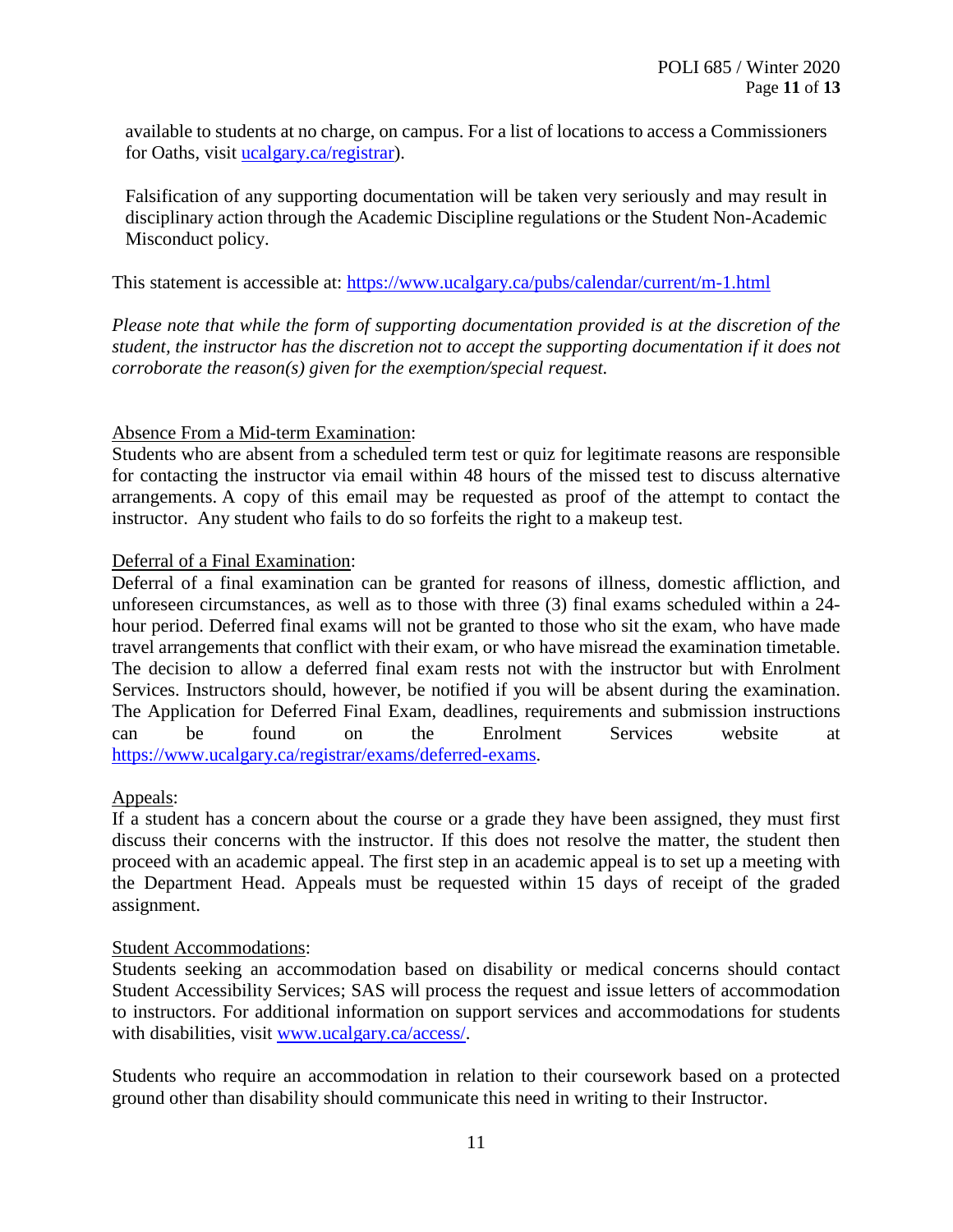The full policy on Student Accommodations is available at [http://www.ucalgary.ca/policies/files/policies/student-accommodation-policy.pdf.](http://www.ucalgary.ca/policies/files/policies/student-accommodation-policy.pdf)

## University Regulations:

Students are responsible for familiarizing themselves with the University policies found in the Academic Regulations sections of the Calendar at [www.ucalgary.ca/pubs/calendar/current/academic-regs.html.](http://www.ucalgary.ca/pubs/calendar/current/academic-regs.html)

## Plagiarism And Other Forms Of Academic Misconduct:

Academic misconduct in any form (e.g. cheating, plagiarism) is a serious academic offence that can lead to disciplinary probation, suspension or expulsion from the University. Students are expected to be familiar with the standards surrounding academic honesty; these can be found in the University of Calgary calendar at [http://www.ucalgary.ca/pubs/calendar/current/k.html.](http://www.ucalgary.ca/pubs/calendar/current/k.html) Such offences will be taken seriously and reported immediately, as required by Faculty of Arts policy.

#### Copyright Legislation:

As stated in the University of Calgary Calendar, Academic Regulations, "students are required to read the University of Calgary policy on Acceptable Use of Material Protected by Copyright and requirements of the copyright act to ensure they are aware of the consequences of unauthorised sharing of course materials (including instructor notes, electronic versions of textbooks etc.). Students who use material protected by copyright in violation of this policy may be disciplined under the Non-Academic Misconduct Policy."

[https://www.ucalgary.ca/policies/files/policies/acceptable-use-of-material-protected-by](https://www.ucalgary.ca/policies/files/policies/acceptable-use-of-material-protected-by-copyright.pdf)[copyright.pdf](https://www.ucalgary.ca/policies/files/policies/acceptable-use-of-material-protected-by-copyright.pdf) and<https://laws-lois.justice.gc.ca/eng/acts/C-42/index.html>

#### Freedom of Information and Protection of Privacy (FOIP):

FOIP legislation requires that instructors maintain the confidentiality of student information. In practice, this means that student assignment and tests cannot be left for collection in any public place without the consent of the student. It also means that grades cannot be distributed via email. Final exams are kept by instructors but can be viewed by contacting them or the main office in the Department of Political Science. Any uncollected assignments and tests meant to be returned will be destroyed after six months from the end of term; final examinations are destroyed after one year.

#### Evacuation Assembly Points:

In the event of an emergency evacuation from class, students are required to gather in designated assembly points. Please check the list found at [www.ucalgary.ca/emergencyplan/assemblypoints](http://www.ucalgary.ca/emergencyplan/assemblypoints) and note the assembly point nearest to your classroom.

#### Faculty of Arts Program Advising and Student Information Resources:

For program planning and advice, visit the Arts Students' Centre in Social Sciences 102, call 403- 220-3580 or email [artsads@ucalgary.ca.](mailto:artsads@ucalgary.ca) You can also visit [arts.ucalgary.ca/advising](http://arts.ucalgary.ca/advising) for program assistance.